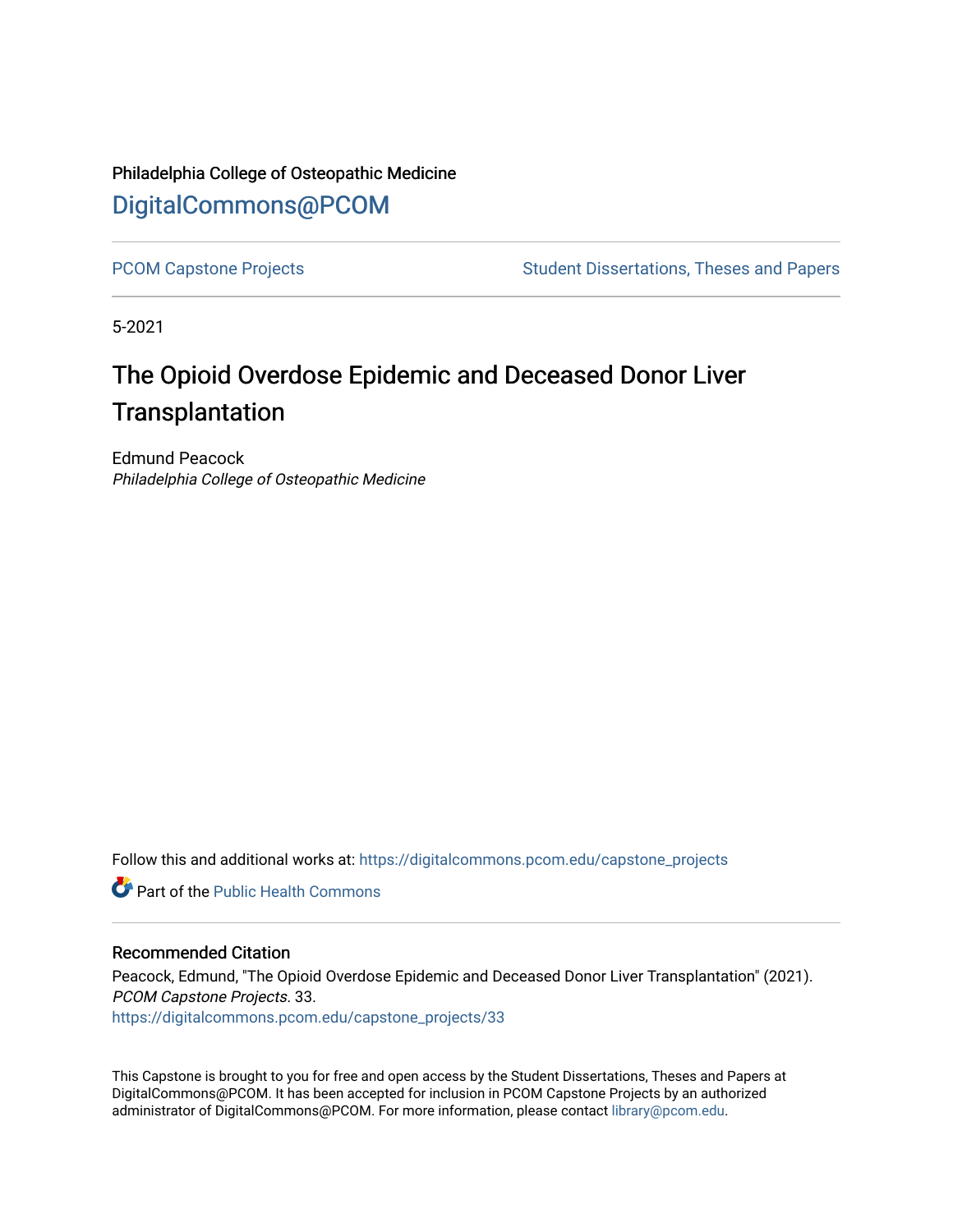Philadelphia College of Osteopathic Medicine Graduate Program in Biomedical Sciences School of Health Sciences

### **The Opioid Overdose Epidemic and Deceased Donor Liver Transplantation**

# A Capstone in Public and Population Health Leadership by Edmund Peacock Copyright 2021, Edmund Peacock

Submitted in Partial Fulfillment of the Requirements for the Degree of Master of Science in Biomedical Sciences, Public and Population Health Leadership Concentration

May 2021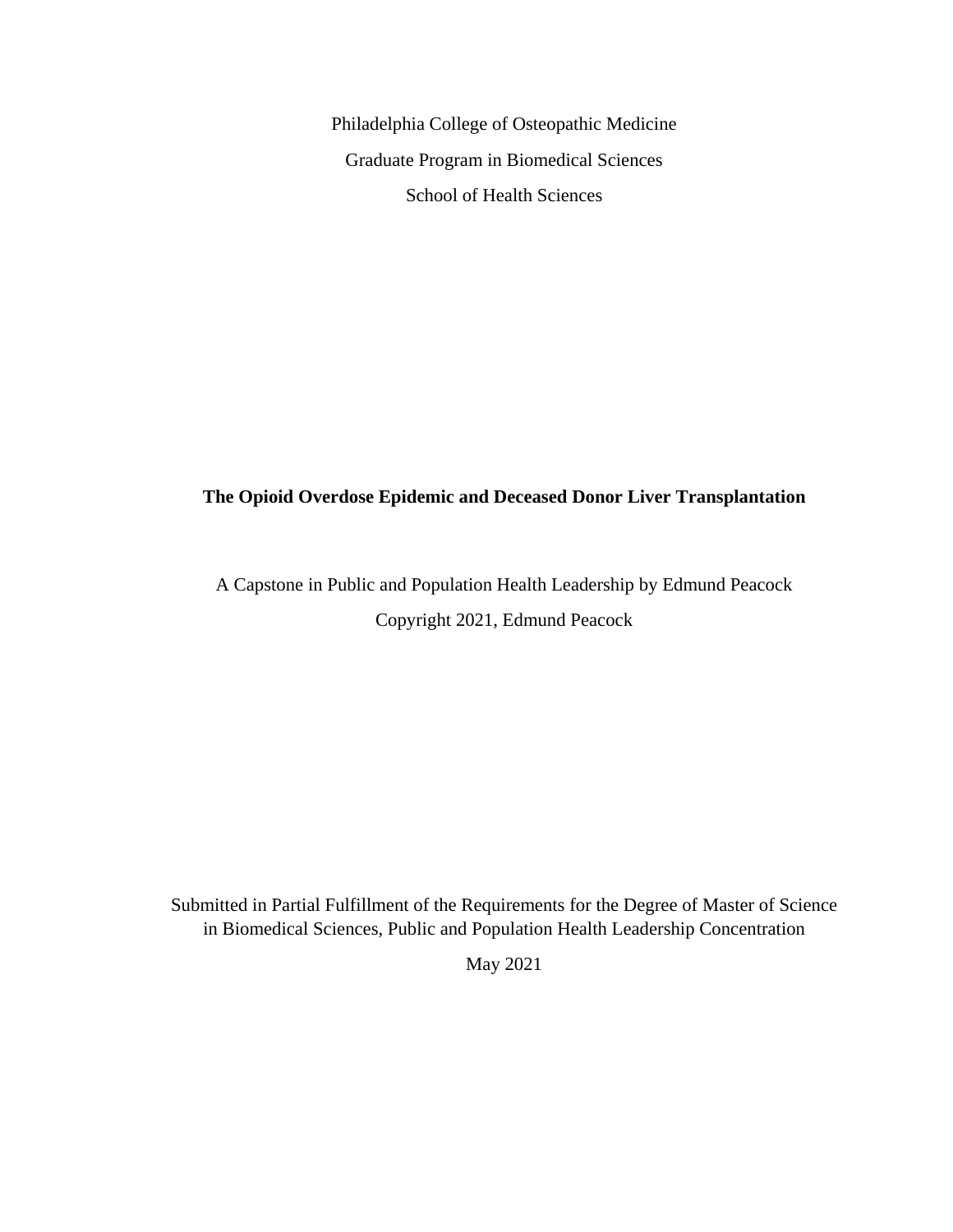### **ABSTRACT**

Objective: To study the effects and trends of the opioid overdose epidemic on deceased donor liver transplantation and examine how some regions more effectively utilize their population of overdose deaths for recovery of livers for transplant.

Background: Increases in the rate of overdose deaths have led to a growing portion of the deceased organ donor population arising from overdose events<sup>1, 2</sup>. Many transplant centers and recipients decline these livers from overdose donors due to concern for disease transmission and the stigma around addiction and drug use  $3$ . The risks of using these livers for transplant are continuing to decrease as treatments for diseases such as hepatitis C ensure the safety of the recipient despite the donor's history of drug use, and research has indicated that these organs are comparable in quality and recipient survival to organs recovered from other donors $1,4,5$ .

Research Strategies: Use the Pubmed and Google for gathering academic data and published papers to determine national and regional trends in recovery and transplant of livers from donors who died of overdose. Additional data gathered from Centers for Disease Control—CDC—and the Organ Procurement and Transplant Network—OPTN, as well as the Scientific Registry of Transplant Recipients—SRTR—report.

Expectations: This project seeks to determine usage trends in donated livers from donors who died by the mechanism of anoxic injury secondary to drug overdose or intoxication and compare those data around usage rates regionally to determine what potential strategies may work for maximizing the usage of these livers for transplant to help address the organ transplant shortage.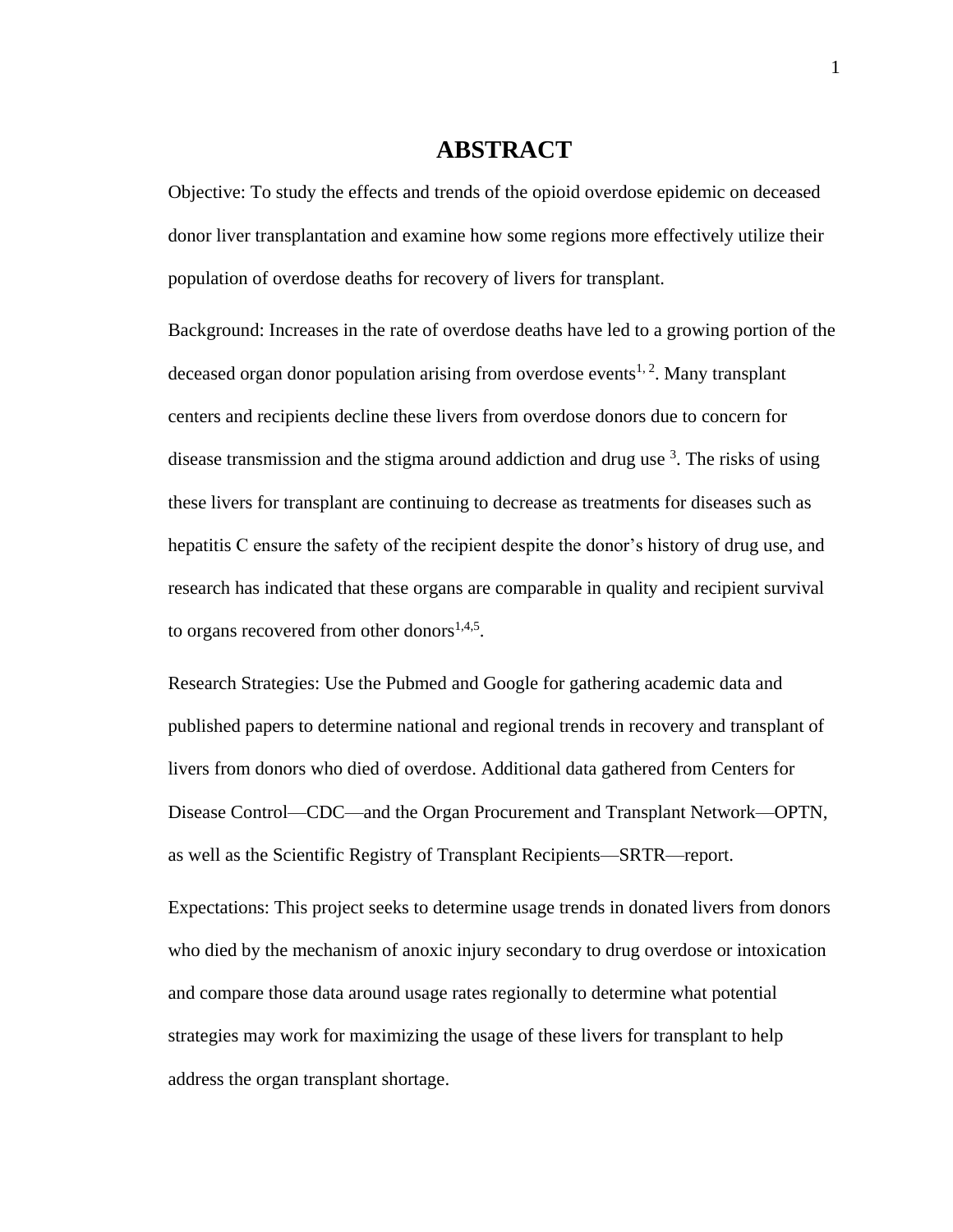### **INTRODUCTION**

The United States is currently facing a shortage of organs for transplant, and many people on the transplant waitlist will die prior to being transplanted<sup>1</sup>. To address this organ shortage, it is critical that many people become living donors and that a majority of people are registered to be organ donors following their death. In addition, it is crucial that when people pass away in situations where deceased organ donation is possible, that the organizations and hospitals that coordinate and preform organ recovery and transplant recover and transplant as many organs as efficiently as possible. Despite this nationwide coordinated effort, there are still areas in which improvements can be made and more organs can be recovered and transplanted. One of those areas of major recent growth and potential further growth is the use of organs from donors who have died following a drug overdose.

#### **BACKGROUND**

Over the last several decades, the United States has witnessed a major increase in the numbers of opioid and intravenous drug overdose deaths<sup>6</sup>. This trend has been helped along by a host of contributing factors including the increased rates of opioid prescription by medical providers, increased marketing of opioids by pharmaceutical companies, increased rates of drug use and depression from economic downturns, and, more recently, the influx of more synthetic opioids into public consumption such as fentany $l^{1,6}$ . These overdoses have led to an increased number of younger people experiencing anoxic events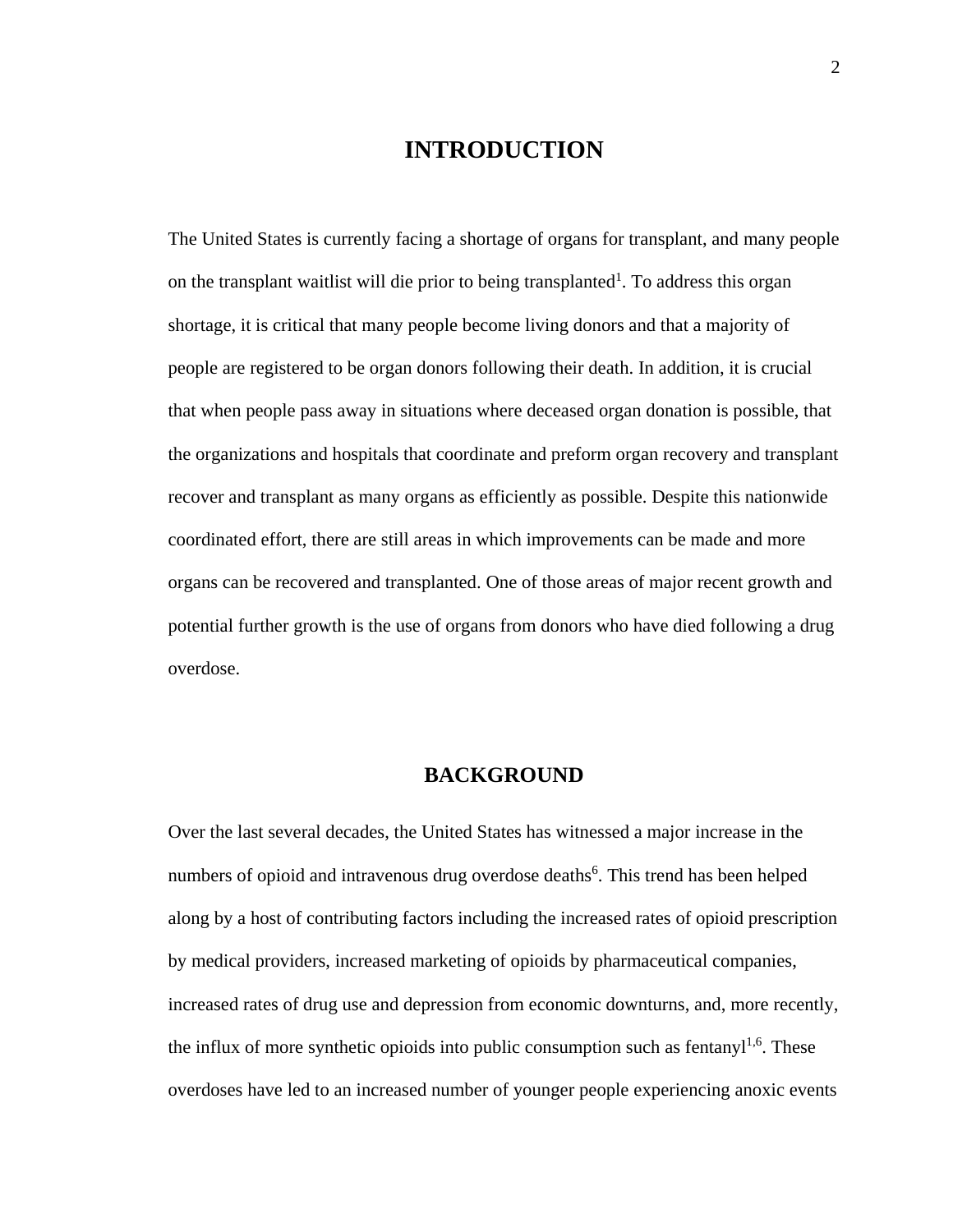stemming from respiratory and cardiac arrests. Under these circumstances, they face a high likelihood of no meaningful neurological recovery or even brain death. This increased likelihood of brain death in otherwise young and healthy people makes them ideal candidates for deceased organ donation. The increasing rates of overdose deaths have led to anoxic events becoming the largest portion of donor death mechanism, passing CVA/stroke and traumatic injury in 2014 (Figure  $1)^2$ . Because of this fact, many organ procurement organizations (OPOs) and transplant centers have made concerted efforts to utilize these organs for transplant, but many are still being needlessly discarded or not recovered.



OPTN/SRTR 2019 Annual Data Report

Figure 1. Cause of death among deceased liver donors nationally <sup>2</sup>

#### **The United States Opioid Epidemic**

The United States has seen a marked increase in opioid overdose deaths since the 1990s. According to the CDC, from 1999-2019 nearly 500,000 people died from an overdose related to opioid use<sup>6</sup>. This epidemic has been classified into three different waves. The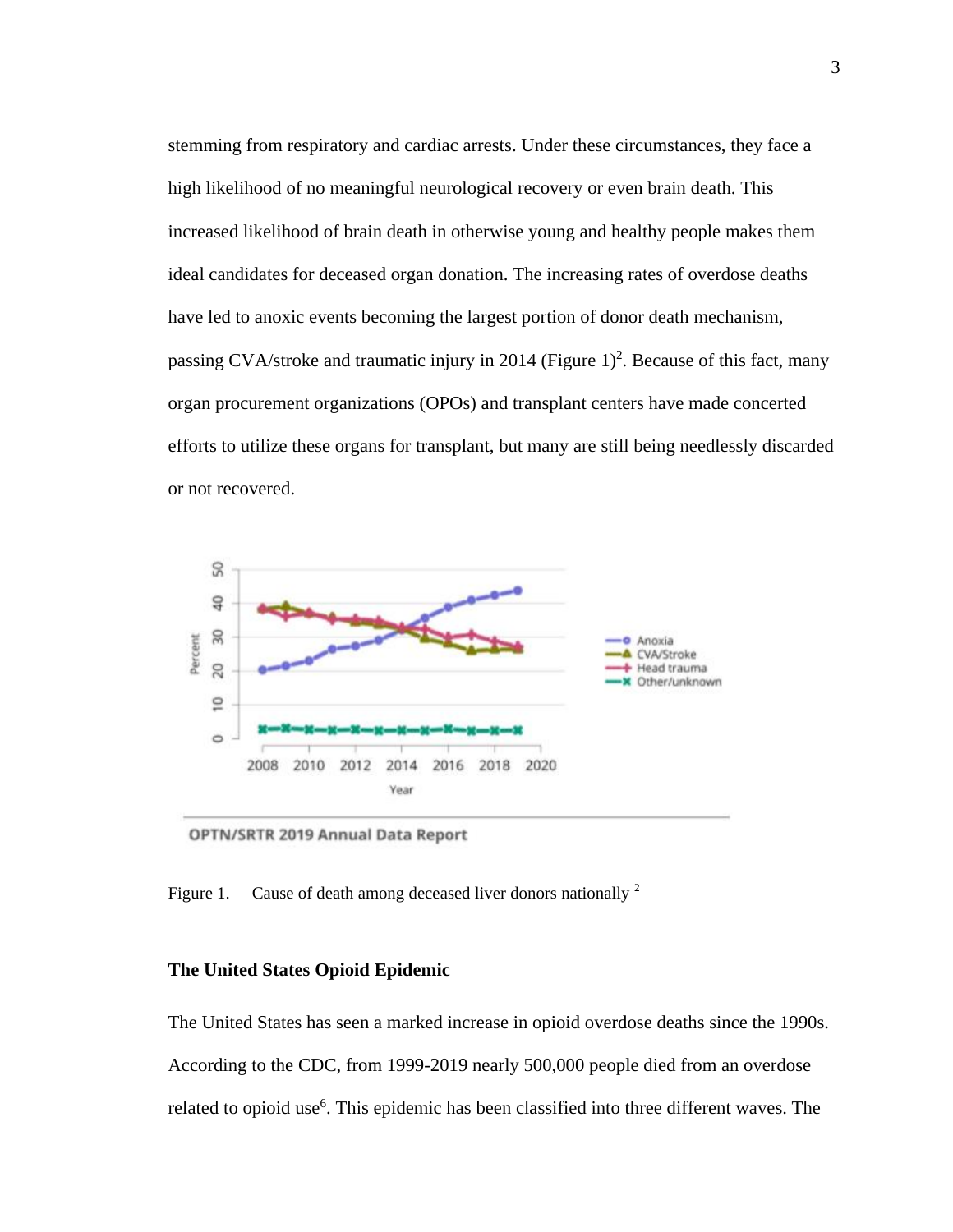first wave occurred with an increase in opioid prescriptions in the 1990s which was a mix of semi-synthetic and natural opioids<sup>7</sup>. The reaction to this growing trend of prescribed opioid overdoses led to a decrease in opioid prescriptions and greater controls on the overprescribing of opioid medications. Unfortunately, many people were already struck with opioid use disorder when this occurred, and this drove the second wave of the opioid epidemic where they began to seek heroin as a replacement for the previously available prescription opioids. This second wave started in 2010 with a marked increase in the number of heroin deaths<sup>8</sup>. As the market for heroin increased, illicit drug manufacturers saw an opportunity to increase profits with the introduction of illicitly manufactured synthetic opioids such as fentanyl. This growth in the availability of synthetic opioids and their increased combination with heroin, counterfeit pills, and cocaine led to the third wave of the opioid epidemic in  $2013^9$ .

#### **Concerns Regarding Donors from Overdose Deaths**

One of the major concerns regarding the transplantation of organs from drug overdose deaths is the transmission of disease<sup>3</sup>. Intravenous drug overdose death donors are of particular concern due to their heightened exposure to hepatitis B, hepatitis C, and  $HIV<sup>3</sup>$ . Due to this concern, it has historically been harder to place these organs for transplant even when they have negative pre-recovery serologies<sup>3</sup>. For some recipients, they may see their transplant as the only shot they will have and opt to wait for another organ that has a lower risk of disease transmission. While it is true that there is some increased risk for disease transmission, the overall quality of the organs from overdose donors is on par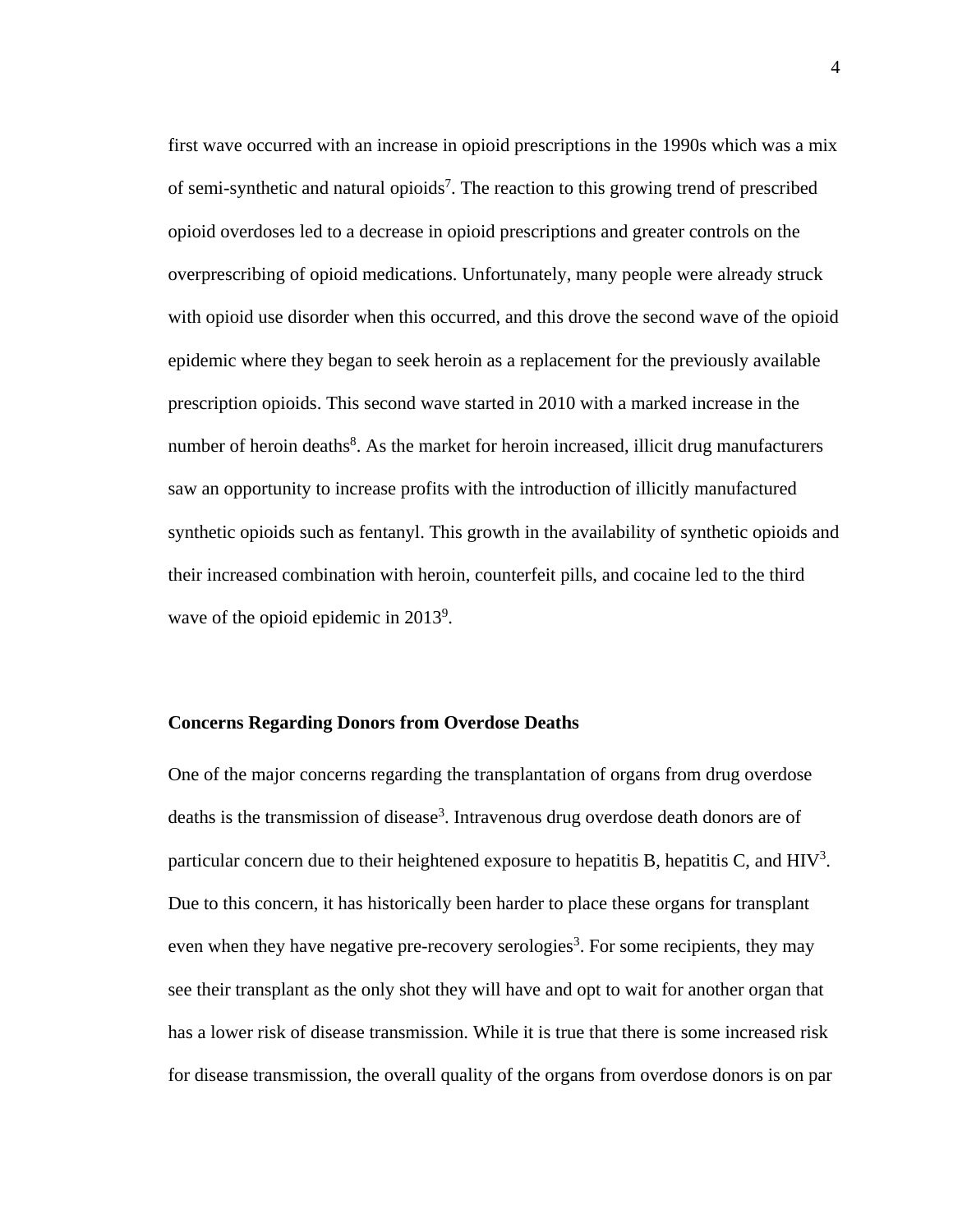with those from traumatic death donors based on recipient survival five years posttransplant<sup>1,5</sup>. Young traumatic death donors have historically been viewed as the gold standard for organ donation potential<sup>1</sup>.

Beyond recipient concerns, transplant centers across the country all have varying levels of risk they will accept for their recipients. Some will be more aggressive and transplant a higher number of transplant candidates with more marginally viable organs while others will be more discerning with what organs they accept and which patients they transplant to ensure a higher percentage of positive outcomes. This risk can range from quality of organ accepted based off of donor past medical history, pre-recovery lab results, as well as visualization and biopsy of the organ, and health status of the recipient. However, many transplant centers are far more risk averse than their peers and will decline organs based off their social history of IV drug use. Regionally, the host OPO which arranged organ recovery may change their recovery practices based on their available resources and the potential for acceptance based off of previous cases. In addition, some local hospitals may be unaware that an overdose patient who has a history of HCV can potentially be an organ donor and will not aggressively notify their regional OPO until the patient's family has decided to withdraw care or care has already been withdrawn.

#### **Examples of Positive Developments in Overdose Death Donation**

Of the many areas hit by the opioid epidemic, New England was of particular note as an early epicenter, and New England Donor Services (NEDS), the OPO in the area, made a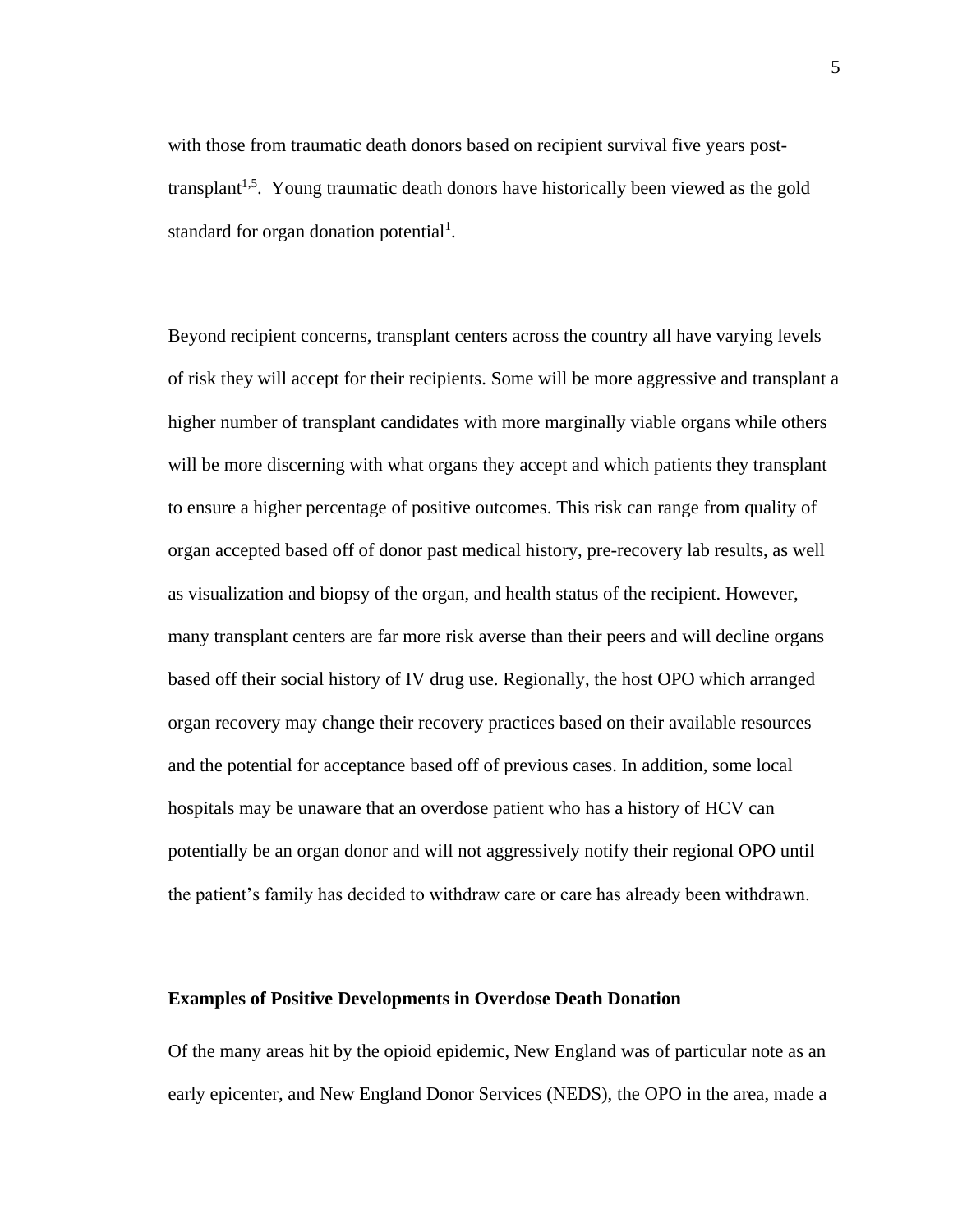deliberate effort to maximize their recovery of organs from this growing pool of potential donors. They focused on aggressive pre-recovery serology testing, comprehensive discussion of donor risk with transplant centers, and education of local hospitals on the potential for organ donation even in the setting of positive serologies<sup>10</sup>. This included HCV, HBV, and HIV nucleic acid testing or NAT testing for all donors in addition to the previous use of antigen and antibody testing<sup>10</sup>. This additional testing allowed NEDS to shrink the window for development of potential unknown donor derived infection from several weeks to several days<sup>10</sup>. This allowed for an increased confidence in the safety of transplanting organs even if a donor was a known user of IV opiates. Following these changes, the percentage of donors from the NEDS donor service area (DSA) rose from a low of 10% in 2013 to 27% in 2016, compared to 7% to 13% over that same timespan nationally. Additionally, the development of treatments for HCV and the realization that HCV positive organs are viable for transplant allowed NEDS to quadruple the total number of HCV positive donors over that same timespan $10$ .

#### **Positive Developments in HCV Positive Donation**

Based on the population of IV opiate users, the major disease of concern is Hepatitis C or  $HCV<sup>11</sup>$ . HCV is the leading blood borne illness in the United States and was historically the leading disease etiology behind a person being listed for a liver transplant<sup>11</sup>. The large percentage of waitlist recipients with preexisting HCV led to a focus in transplant of first utilizing these organs for recipients who were already HCV positive. The discovery and increased use of direct-acting antivirals (DAAs) for HCV changed the patient outlook for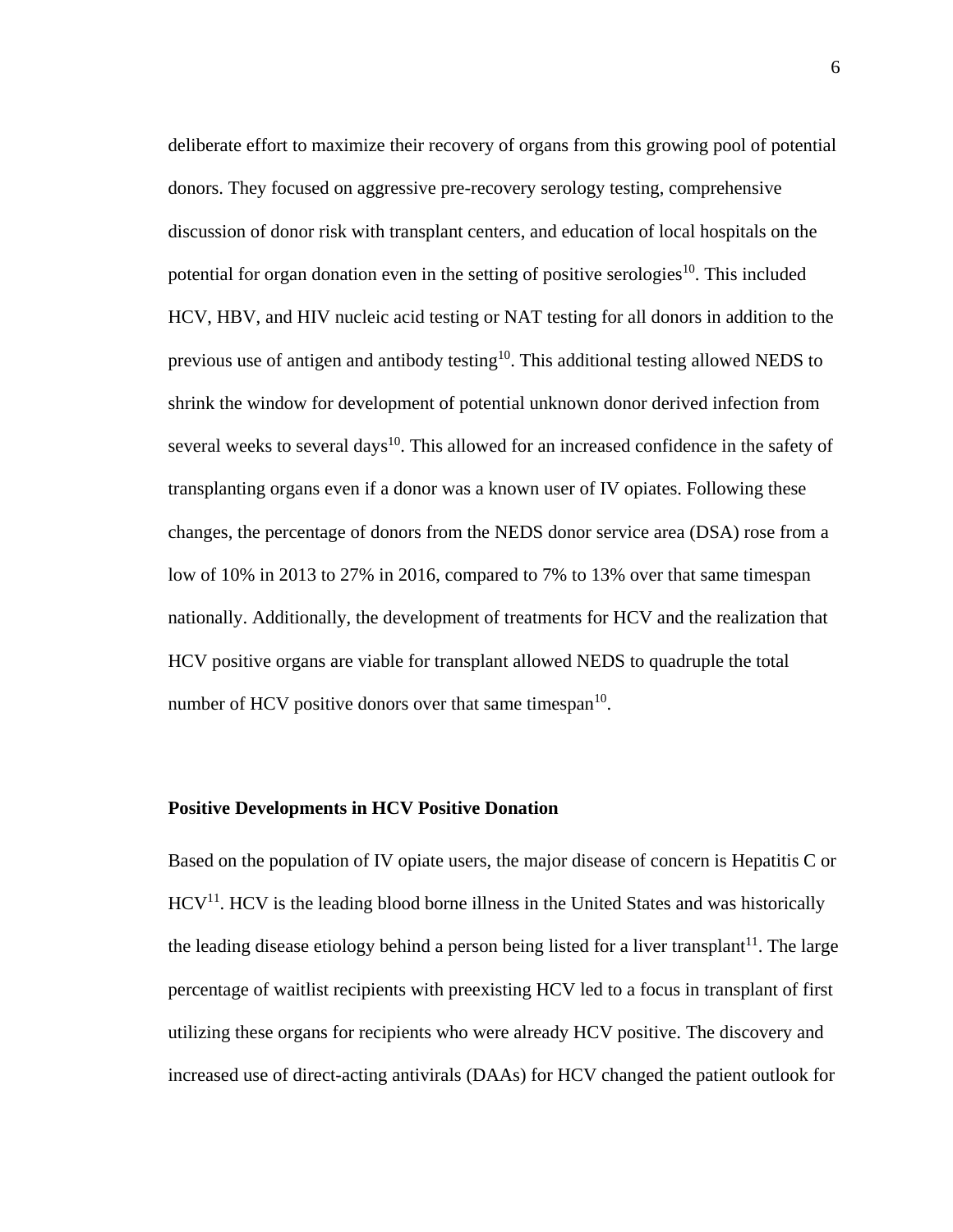many with the disease and allowed for a cure rate of nearly 90%<sup>12</sup>. In addition, the use of these DAA regimens has led to the percentage of patients in the liver transplant waitlist declining from 30.6% down to 12.6% over the previous decade<sup>2</sup>. Following the use of these treatments for HCV patients, transplant researchers began looking into the potential for transplanting HCV positive donors to HCV negative recipients. The percentage of liver transplant candidates developments have led to their being no discernable difference in the rate of discard for livers based on donor HCV status (Figure  $2)^2$ .



OPTN/SRTR 2019 Annual Data Report

Figure 2. National rate of organ discard for livers from donors by  $HCV$  status<sup>2</sup>

Additionally, the growth in the use of DAAs and their effectiveness has grown the percentage of adult recipients willing to accept a liver from an HCV positive donor. It is now nearly a fifty-fifty split of recipients willing to accept HCV positive livers and those who are not with more recipients being open to receiving an HCV positive liver (Figure  $3$ <sup>2</sup>. But there is still much room for improvement in education and awareness so that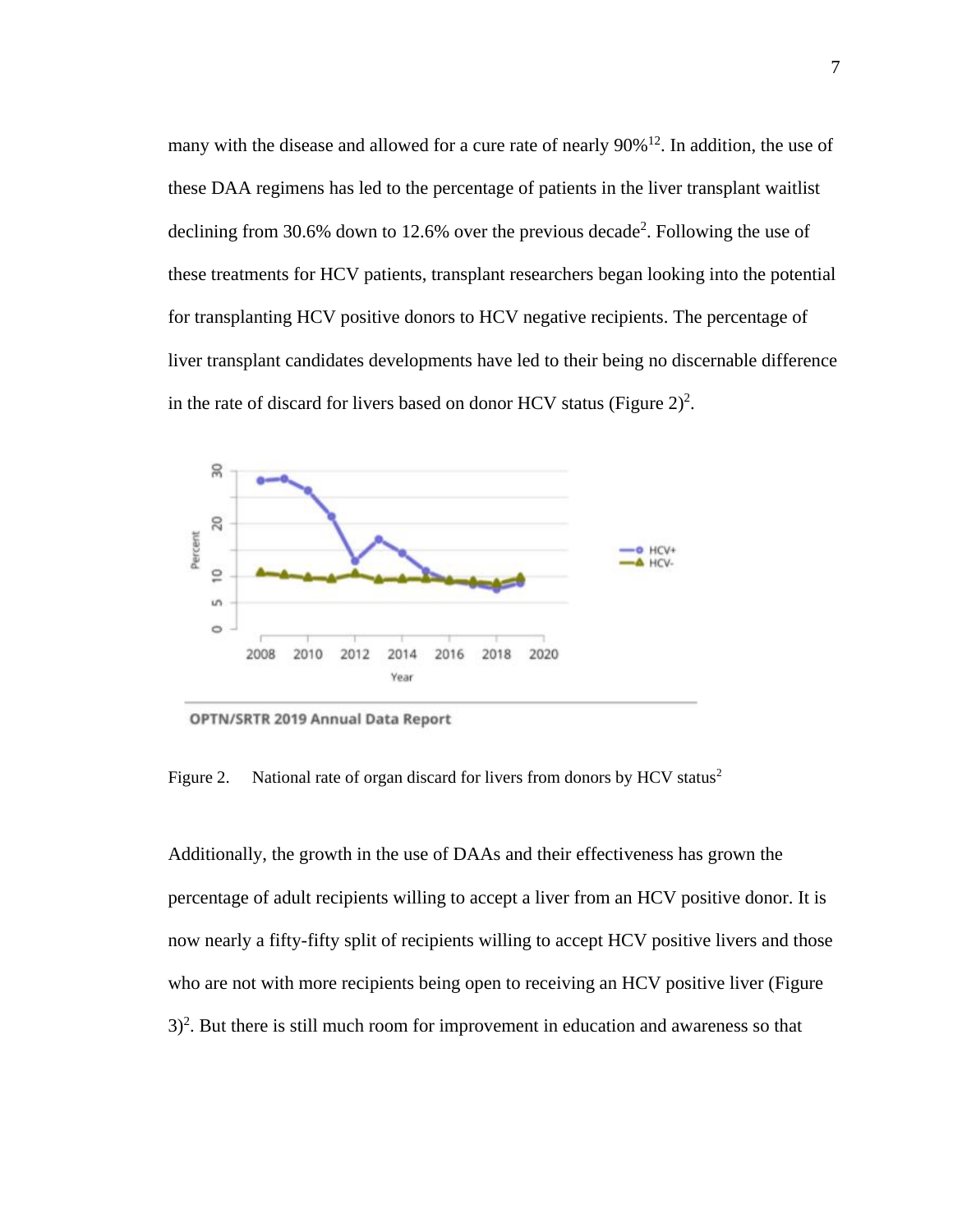recipient will be more willing to accept these livers knowing that they can be treated with DAAs.



OPTN/SRTR 2019 Annual Data Report

Figure 3. The percentage of adult liver waitlist recipients willing to accept HCV positive livers<sup>2</sup>

#### **Missed Opportunities**

Despite these major gains in the areas of donation after drug overdose and HCV positive organ donation, there are some studies which indicate that there are potential organ donors being missed. A 2018 study analyzed nationally available data from OPTN and the CDC to demonstrate that while the percentage of donors from overdose rose nationally from 1.1% to 12.7% between 2000 and 2016, only 1.62% of all overdose deaths ended in organ donation<sup>13</sup>. This was despite 28.2% of overdose deaths occurring within healthcare facilities<sup>13</sup> where it would appear that resuscitation, family discussions, and organ donation work up could be completed. So it would appear that there is much more potential for organ recovery from these cases moving forward. This study also indicated that there are regional differences in how effective organ recoveries are from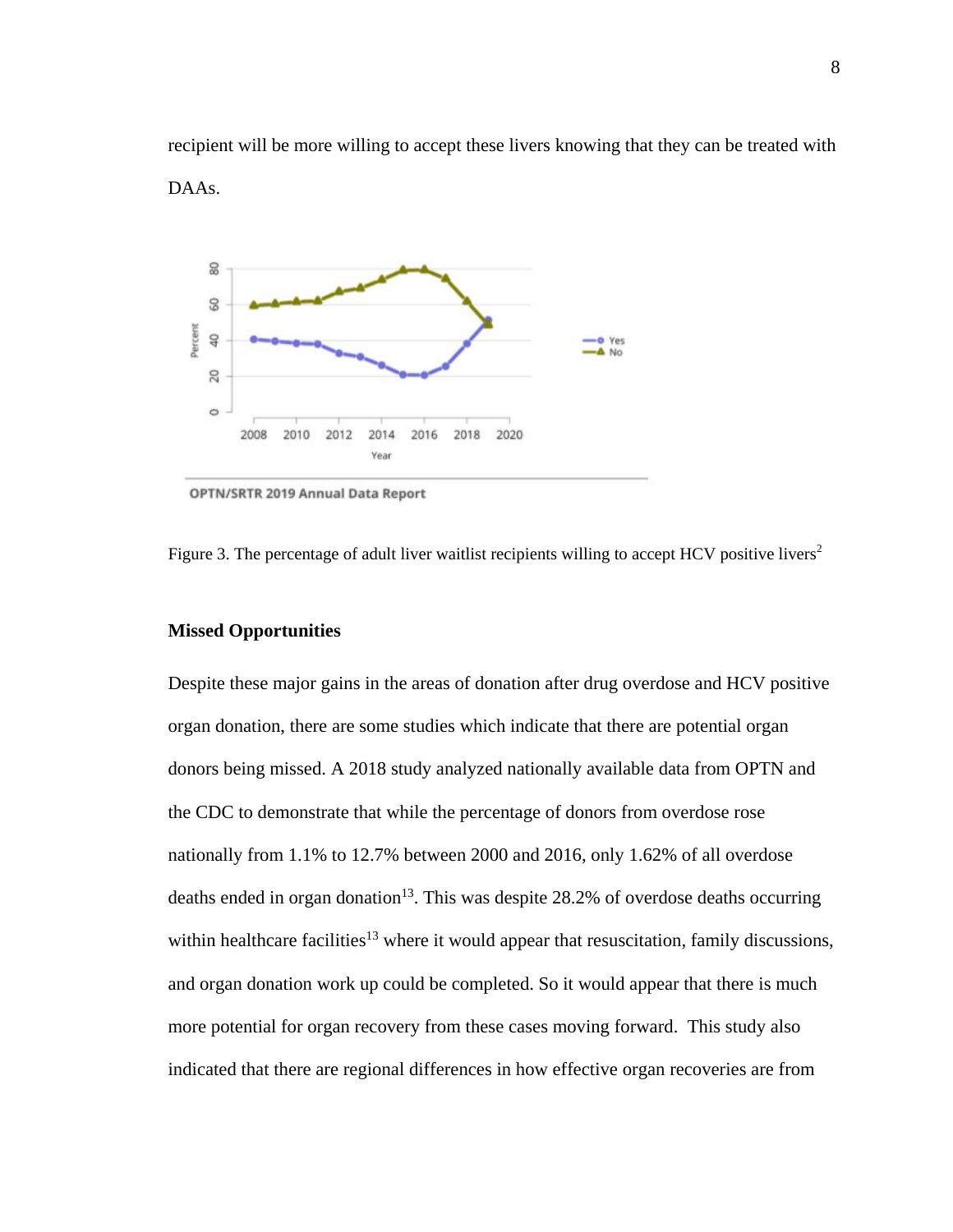overdose donors. The region with the highest percentage of overdose deaths that led to donation was region 8 in the Midwestern US at 2.36% of overdose deaths which was more than double the rate in region 4 covering Texas and Oklahoma (Figure  $4$ )<sup>13</sup>. This was despite the fact that region 8 had among the lowest overdose mortality rates (Figure  $5)^{13}$ , which would indicate that they had more effective resources and strategies to lead to donation from overdoses as well as more aggressive local transplant centers who pursued transplants from donors who died from an overdose.



Figure 4. Percentage of all drug overdose deaths that become organ donors by donation  $region<sup>13</sup>$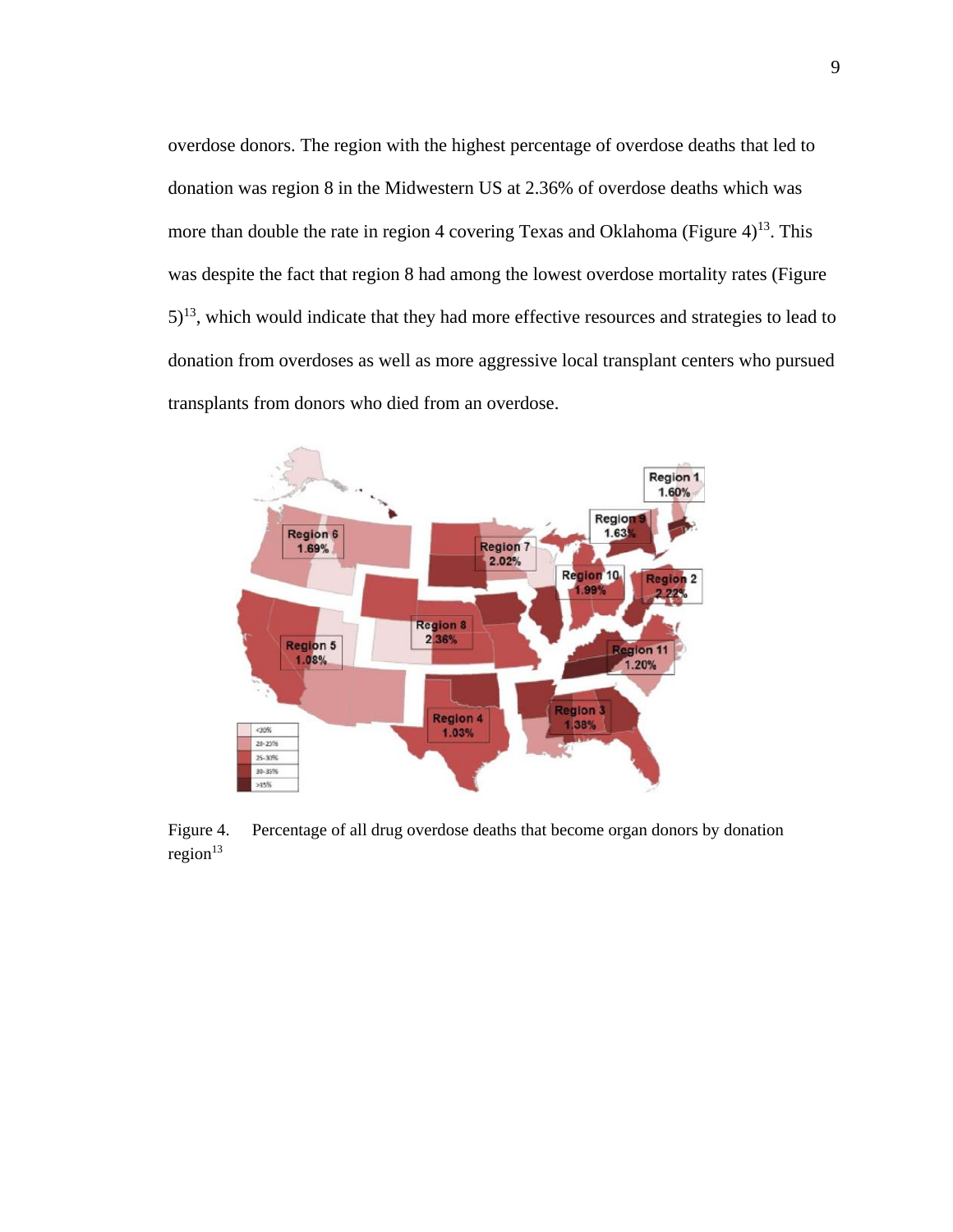

Figure 5. Age adjusted mortality rates from drug overdose by donation region  $^{13}$ 

# **RESEARCH STRATEGIES**

To complete this project, the PubMed database and Google Scholar were utilized to track down relevant studies completed on the transplantation of organs from overdose donors completed over the last decade. This was done in order to get a sense of how the changing landscape of donation over that time was effected by the continued overdose epidemic. While going through these articles, it became clear that a major asset for this project would be the databases supplied by the Centers for Disease Control (The CDC), the Organ Procurement and Transplantation Network (OPTN), and the Scientific Registry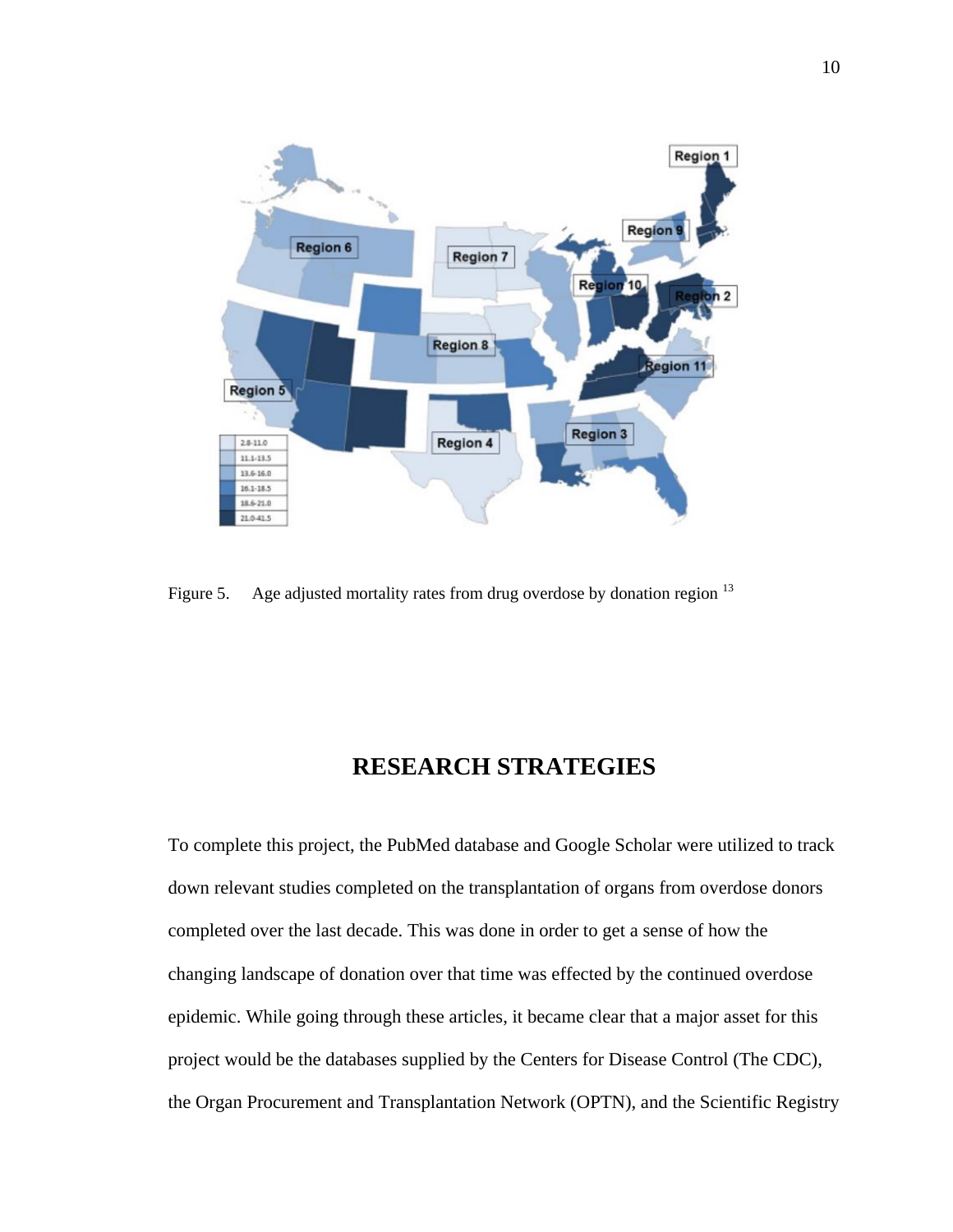for Transplant Recipients (SRTR). These three databases had up to date information on the rates of overdose deaths, the rates of organ recovery from overdose death donors, and the various rates of transplant from overdose death donors and HCV positive donors. Additionally, the SRTR tracked and reported the openness of recipients on the transplant waitlist to receiving organs from overdose death donors and HCV positive donors.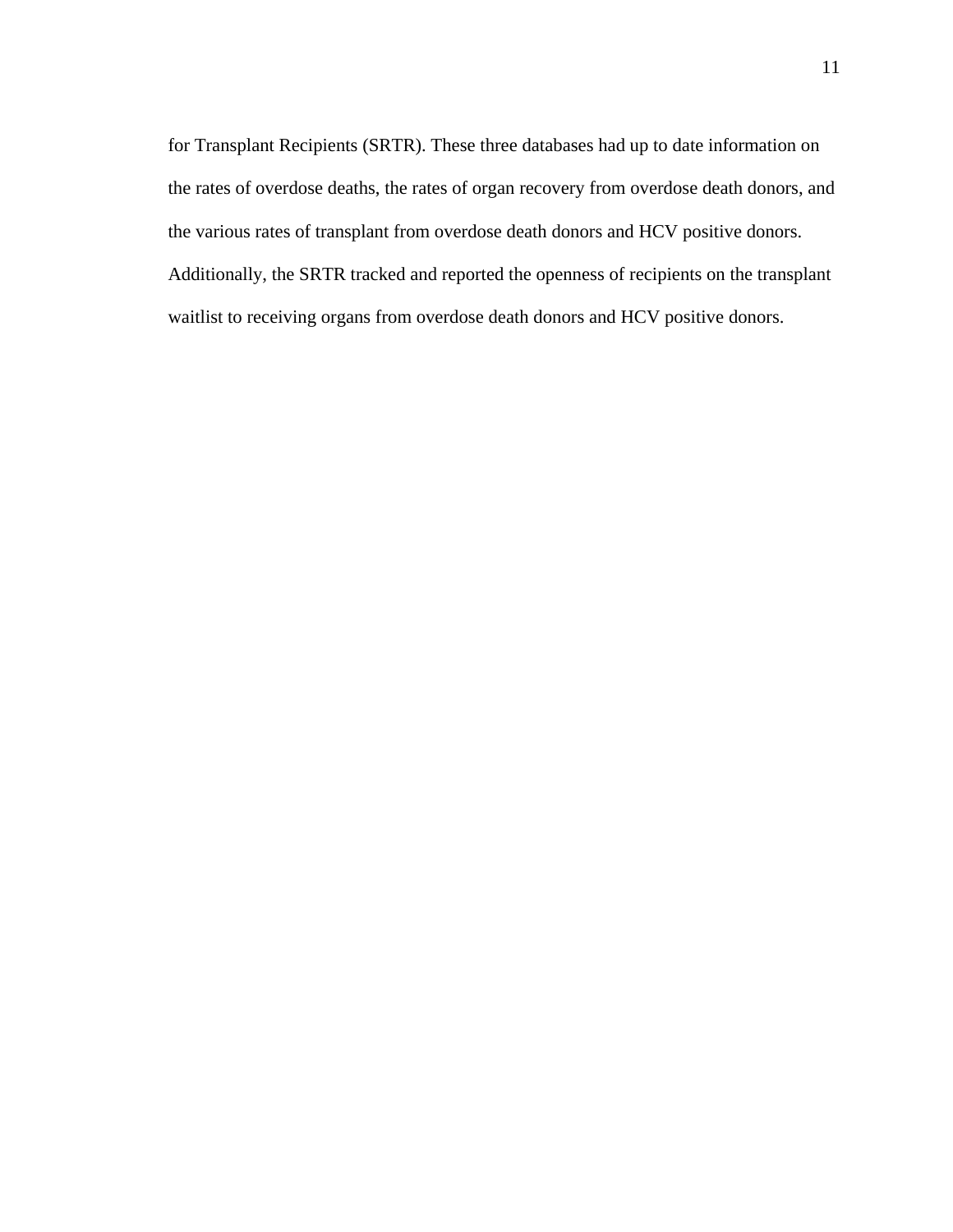### **DISCUSSION**

The issues surrounding the overdose epidemic and organ donation are wrought with ethical dilemmas and concerns. In any instance where the possibility for deceased donor organ donation exists, there is undoubtedly always an underlying tragedy. In many cases, these tragedies can lead to some good for others and additional peace for the family and loved ones of overdose victims if they are able to donate their organs to a person in need. Unfortunately, for many on the transplant waitlist, it would appear that there is still some missed opportunity for the maximizing of donated organs from the population of overdose deaths. As discussed above, in 2018 upwards of 28.3% of overdose deaths occurred in healthcare settings, while only 1.62% actually went forward with organ donation<sup>13</sup>. Understandably, the rest of the nearly 75% of overdose deaths that occur outside of healthcare settings would be difficult to move forward with due to having no infrastructure in the field for organ recovery. Some ideas have been put forth towards addressing this issue, which included a short run pilot program in New York City referred to as the Rapid Organ Recovery Ambulance Service<sup>14</sup>. This is a special ambulance service that would be sent out to maximize the potential for organ recovery from deaths that occur in the field and allow for more time to receive consent from family members to move forward with donation. This would be done by hooking up the recently deceased to a reperfusion machine in order to ensure that their organs are beings perfused after they are declared dead. This program was abandoned due to ethical concerns regarding the use of these measures on someone who is declared dead, and if reperfusion of deceased organs constitutes a reversal of death by cardiac criteria since no one can be declared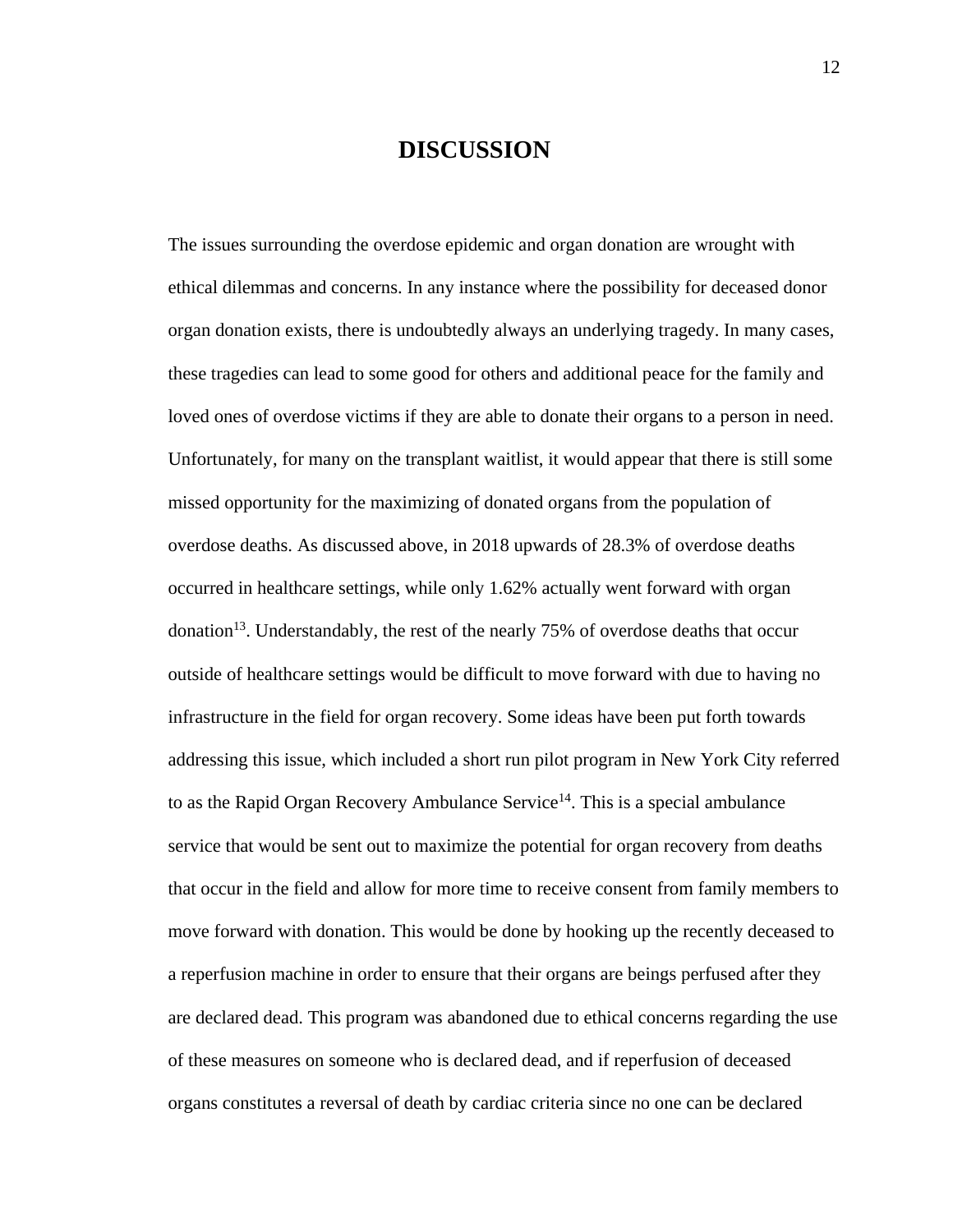brain dead in the field with current standards and technology. This would constitute violate the "dead donor rule" which is the basis for deceased organ donation. It states that life critical organs can only be removed for donation after a donor is declared dead via  $circ$  circulatory cessation or a brain death diagnosis<sup>14</sup>. It also would require emergency responders to fulfill two rolls as both the resuscitator if there is a chance at saving a person's life, or as the first line of the organ recovery process. This could create a question for the family about if all potential avenues for saving their loved one's life were taken, which is already a misconception that the organ donation process is trying to combat regularly.

So if the nearly 75% of overdose deaths outside of a healthcare setting are likely out of the realm of recovery, the main area of maximizing the potential for donated organs lies in maximizing those overdose fatalities that occur within a hospital or clinic. This could be achieved through a variety of ways including further education for staff to recognize when to refer a potential donor to their local OPO for the first stages of work up, or by having an automated referral system to cut down on the required time to make a referral. This would lessen the burden on the hospital staff making the referral, and increase the time available to the OPO to effectively mobilize and utilize their resources in order to maximize the potential for organ donation from overdoses. Additionally, increasing the use of reperfusion machines for organs in marginal donation settings such as donation after cardiac death (DCD) or donors with acute organ injury related to their anoxic event. Reperfusion machines already commonly used with kidney recovery in order to assess their function post recovery and maximize the time that they are viable for transplant. If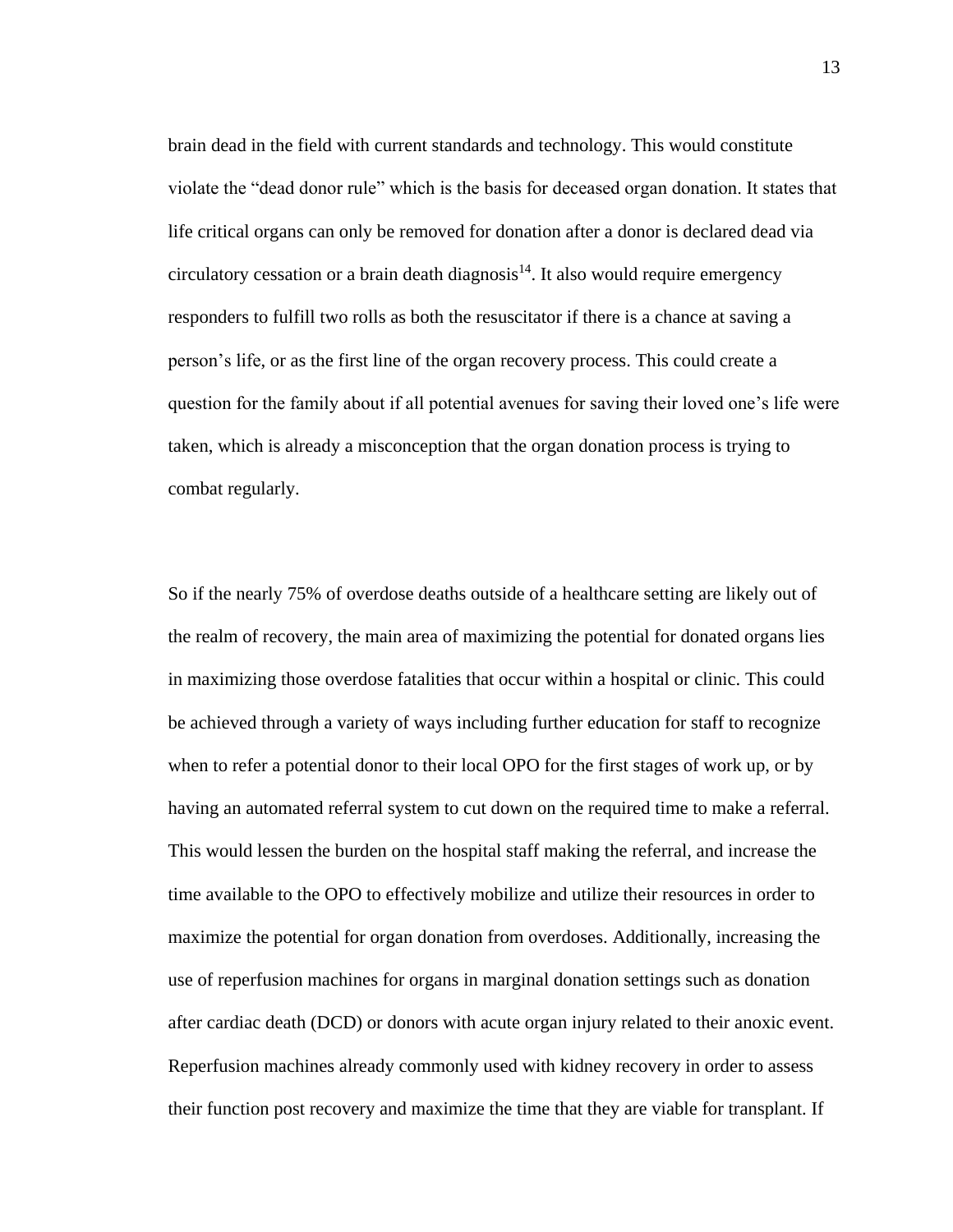the technology reaches a sufficient point, it could open the door for increased recovery of organs from DCD donors or even open the door for recovery from field overdose deaths that the Rapid Organ Recovery Ambulance Service was designed to address.

Further advances could be made by changing the national organ donor registry from an opt-in to an opt-out system. This would change the playing field by making it on the individual citizen to state that they do not wish to be an organ donor rather than making them state that they want to be an organ donor<sup>15</sup>. On the surface, this would immediately grow the pool of registered organ donors nationally and make some dent in the organ shortage that the country faces, but it would not address the shortage entirely or even make a huge impact. A 2019 study sought to estimate the effects that a change to an optout system would have in the United States and found that it did note an improvement in the number of organs transplanted, particularly for livers and kidneys<sup>15</sup>. The study concluded that for livers with an ideal allocation to the recipients who could maximize the number of years' post-transplant that an opt-out system added 2,109-2,125 total life years gained with a 5% increase in donation up to a 10,541 life years gained with 25% increased donation nationally<sup>15</sup>. However, there are a host of ethical questions regarding the shift to an opt-out system rather than remaining with our current opt-in system. And further, the infrastructure needed to maximize these available donors would need to be built out nationally. In fact, Spain, who instituted an opt-out donor registry in 1979 has stated that they found a greater effect on their donation numbers following the placement of dedicated donation coordinators within each hospital within the country<sup>16</sup>. So perhaps, the US would be better off increasing the functional donation infrastructure both within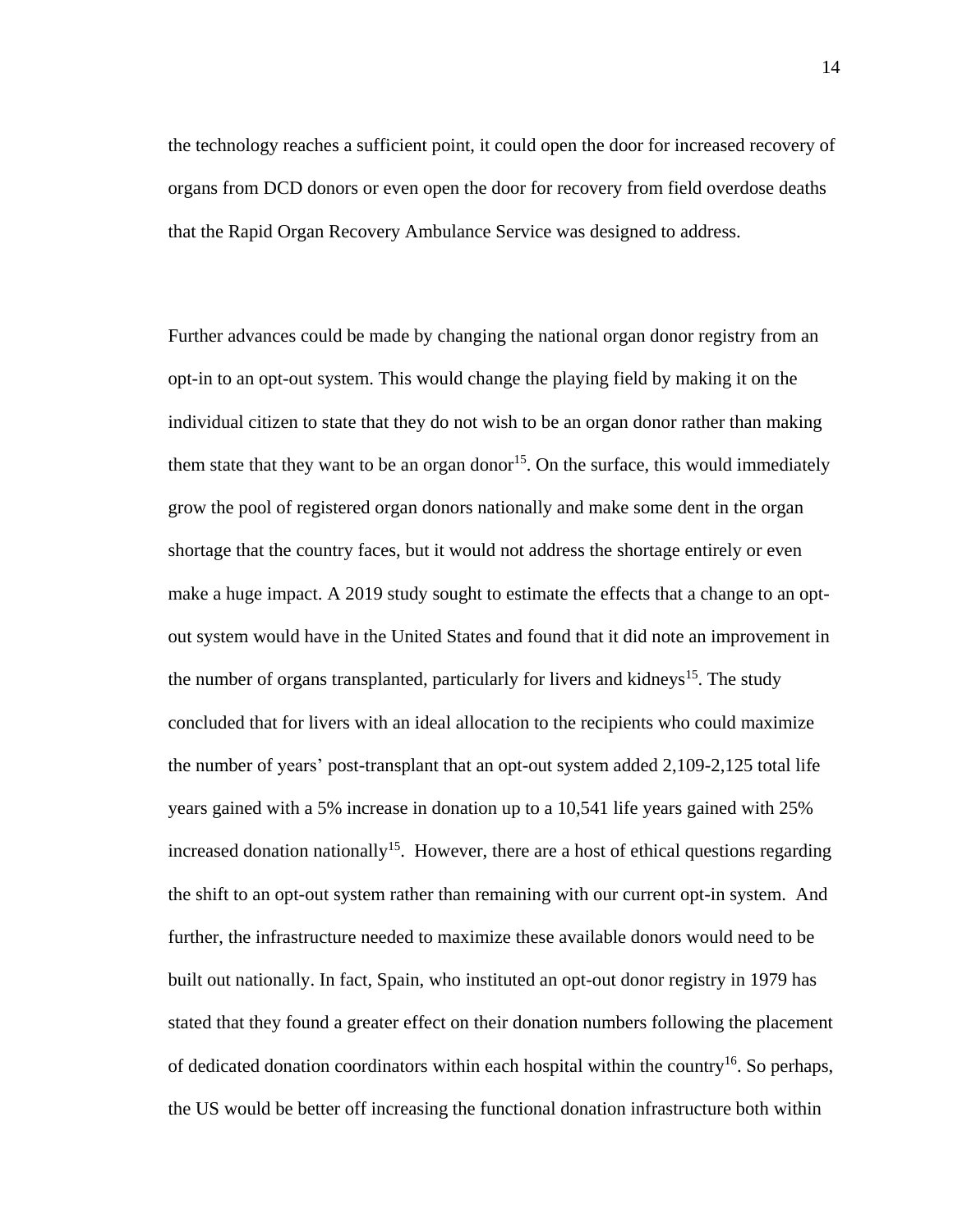OPOs and within hospitals in order to maximize the current pool of donors that we have access to rather than creating an opt-out donor system that has potential ethical concerns and could face public backlash.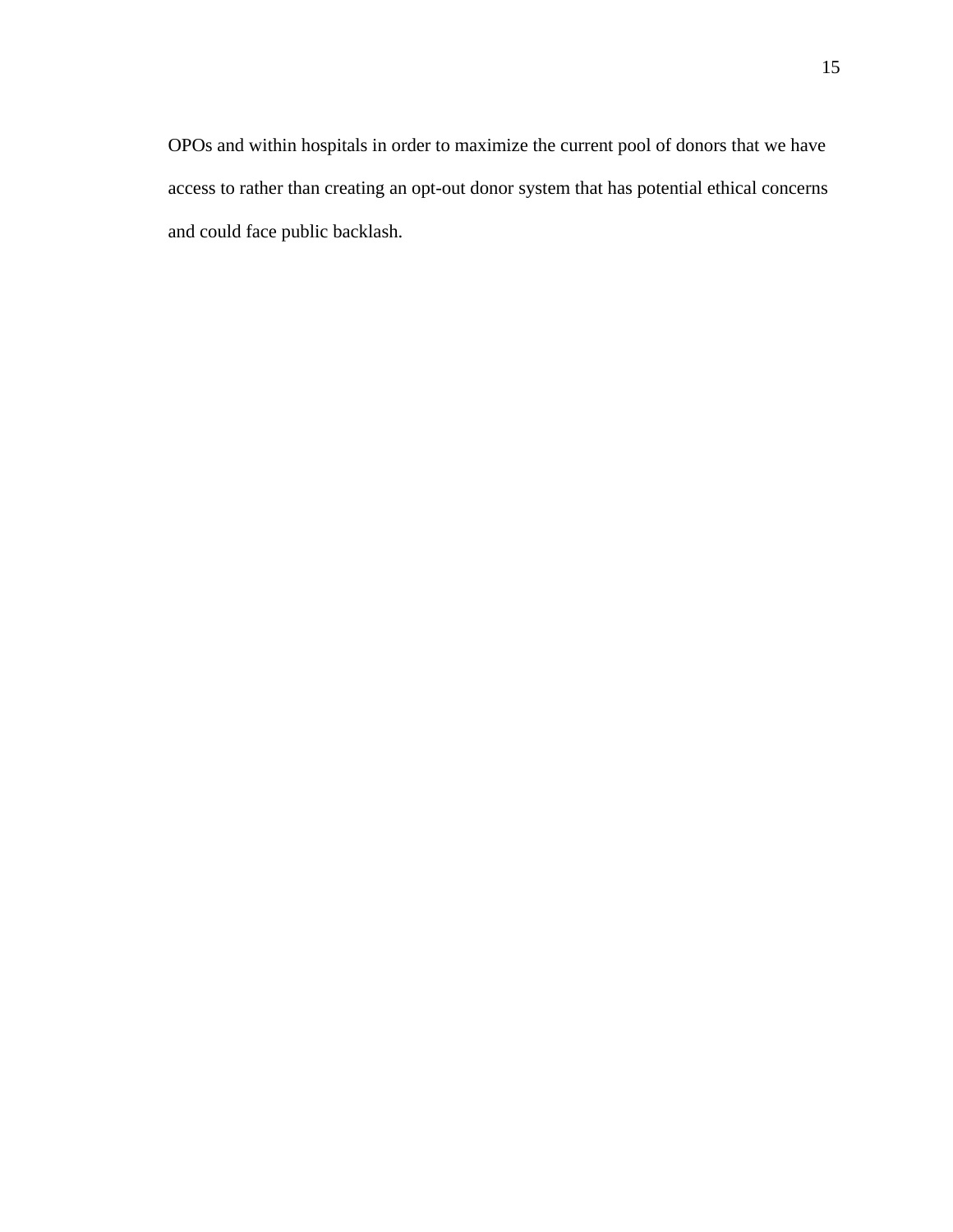### **RECOMMENDATIONS FOR FUTURE STUDIES**

As discussed above, further study in the use of reperfusion machines for maintaining and assessing organ viability after recovery could go a long way towards maximizing donation from overdose donors. Additionally, further investigation into the ethical concerns around and the feasibility of programs such as the Rapid Organ Recovery Ambulance could open doors for recovery of organs from those who died in the field, as is often the case with overdoses.

As far as evaluating the current missed opportunity, a further systematic review of all overdose deaths could be in order. By breaking them down by age, if they are declared dead upon arrival to the hospital, if they are resuscitated, if they are ventilated, and if they have a neurological work up prior to death could help to parse out how many of the overdose deaths that occur in healthcare settings actually do have viability for organ recovery given our current organ recovery system and technology. In addition to the above breakdowns, seeing if there are certain hospitals where additional resources could be spent to educate on the potential for donation from these overdose deaths could lead to more effective work between that hospital and their OPO.

Lastly, further studies could be made into recipient mindset as they go through the organ transplant process. Following up on why they are concerned about accepting increased risk donors could help to come up with strategies to continue to grow the percentage of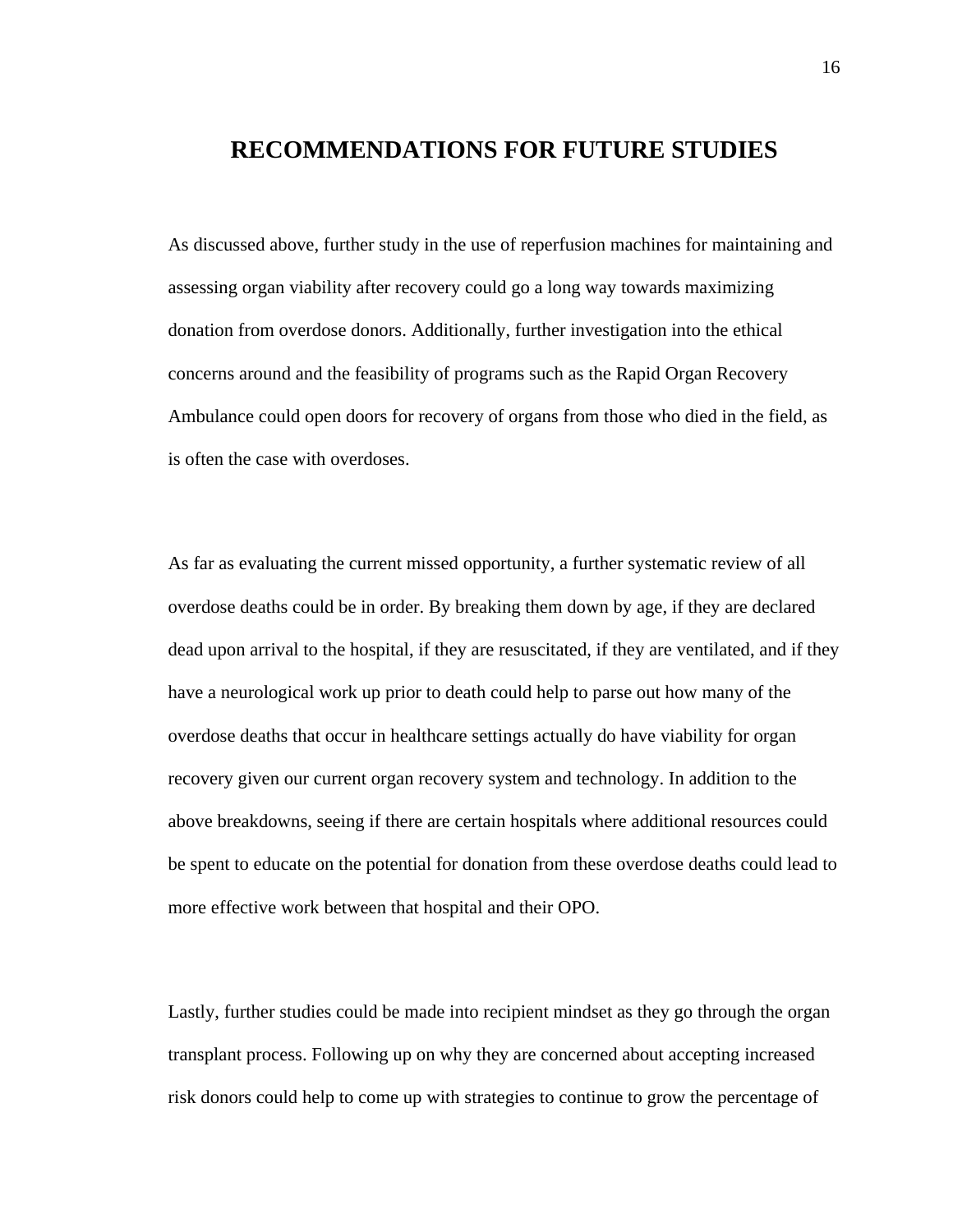recipients willing to accept donated organs from overdose deaths. Furthermore, it could help transplant centers become more aggressive with accepting these donated organs and even pursue organs from HCV positive donors for their recipients regardless of their recipient's HCV status.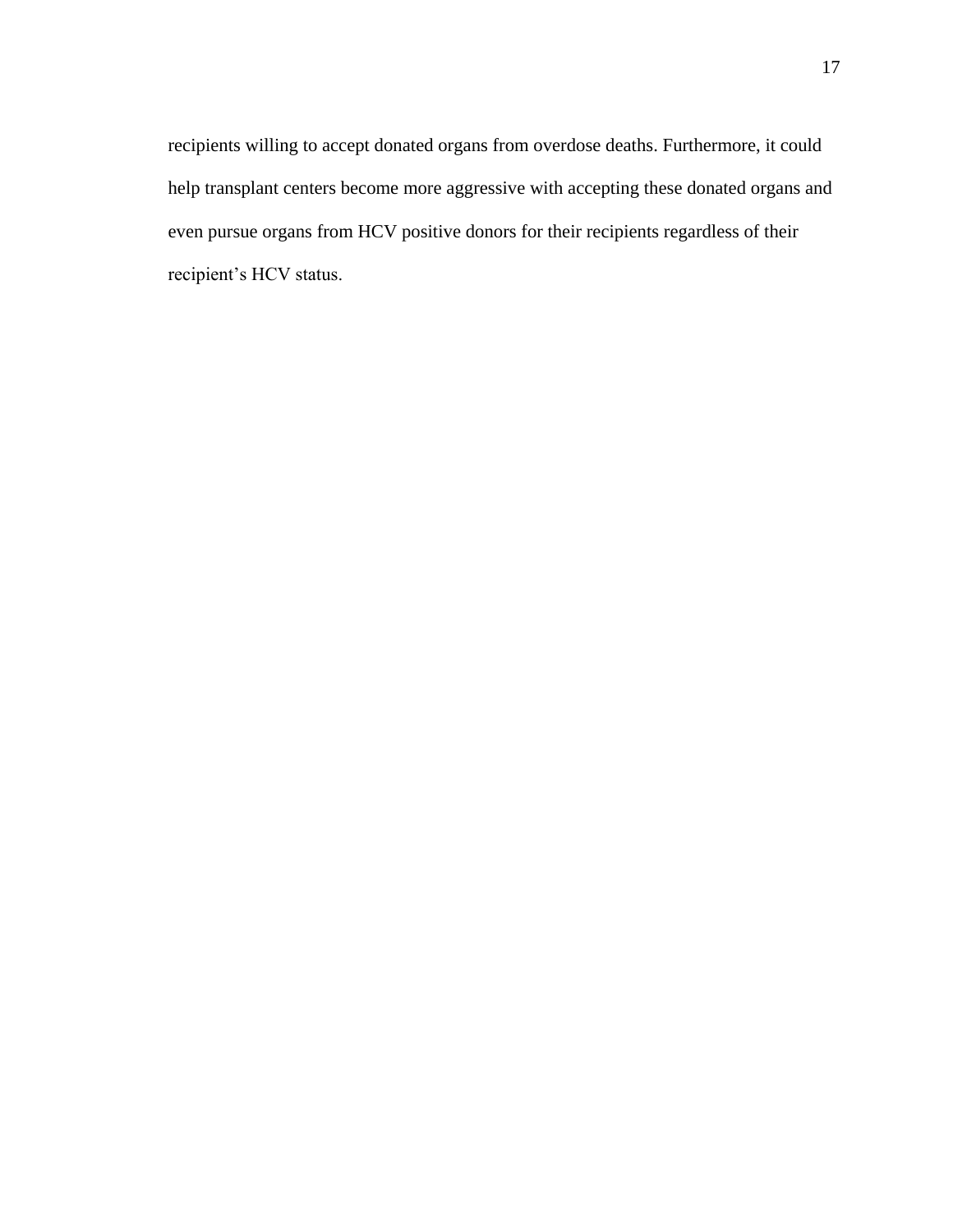# **REFERENCES**

- 1. Durand CM, Bowring MG, Thomas AG, et al. The Drug Overdose Epidemic and Deceased-Donor Transplantation in the United States: A National Registry Study. *Annals of internal medicine.* 2018;168(10):702- 711. [https://www.ncbi.nlm.nih.gov/pubmed/29710288.](https://www.ncbi.nlm.nih.gov/pubmed/29710288) doi:10.7326/M17-2451.
- 2. Kwong AJ, Kim WR, Lake JR, et al. OPTN/SRTR 2019 Annual Data Report: Liver. *Am J Transplant.* 2021;21 Suppl 2:208-315. doi:10.1111/ajt.16494 [doi].
- 3. Owens B. Organ donations from overdose deaths on the rise but stigma remains. *CMAJ.* 2018;190(22):E698-E699. doi:10.1503/cmaj.109-5608 [doi].
- 4. Cholankeril G, Li AA, Cholankeril R, Toll AE, Glenn JS, Ahmed A. Impact of Drug Overdose Deaths on Solid Organ Transplantation in the United States. *J GEN INTERN MED.* 2018;33(9):1423. doi:10.1007/s11606-018-4477-8.
- 5. Wanis KN, Madenci AL, Dokus MK, et al. The Effect of the Opioid Epidemic on Donation After Circulatory Death Transplantation Outcomes. *Transplantation.* 2019;103(5):973-979. doi:10.1097/TP.0000000000002467 [doi].
- 6. Wide-ranging online data for epidemiologic research (WONDER). Atlanta, GA: CDC, National Center for Health Statistics; 2020. Available at [http://wonder.cdc.gov](http://wonder.cdc.gov/)
- 7. Centers for Disease Control and Prevention (CDC). [Vital signs: overdoses of](https://www.cdc.gov/mmwr/preview/mmwrhtml/mm6043a4.htm)  [prescription opioid pain relievers—United States, 1999–2008.](https://www.cdc.gov/mmwr/preview/mmwrhtml/mm6043a4.htm) MMWR MorbMortal Wkly Rep. 2011 Nov 4; 60(43):1487-1492
- 8. Rudd RA, Paulozzi LJ, Bauer MJ, Burleson RW, Carlson RE, Dao D, Davis JW, Dudek J, Eichler BA, Fernandes JC, Fondario A. [Increases in heroin overdose](https://www.cdc.gov/mmwr/preview/mmwrhtml/mm6339a1.htm) [deaths—28 states, 2010 to 2012.M](https://www.cdc.gov/mmwr/preview/mmwrhtml/mm6339a1.htm)MWR MorbMortal Wkly Rep. 2014 Oct 3; 63(39):849
- 9. Drug Enforcement Administration. 2019 National Drug Threat Assessment. Drug Enforcement Administration Strategic Intelligence Section, U.S. Department of Justice. Published December 2019. Accessed March 17, 2020 from [https://www.dea.gov/sites/default/files/2020-01/2019-NDTA-final-01-14-](https://www.dea.gov/sites/default/files/2020-01/2019-NDTA-final-01-14-2020_Low_Web-DIR-007-20_2019.pdf) [2020\\_Low\\_Web-DIR-007-20\\_2019.pdf](https://www.dea.gov/sites/default/files/2020-01/2019-NDTA-final-01-14-2020_Low_Web-DIR-007-20_2019.pdf) pdf icon[PDF]external icon
- 10. Glazier AK, Delmonico FL, Koh HK. Organ Donation in the Era of the Opioid Crisis: A Clinical Strategy to Maximize Transplantation. *Transplantation.* 2017;101(11). [https://journals.lww.com/transplantj](https://journals.lww.com/transplantjournal/Fulltext/2017/11000/Organ_Donation_in_the_Era_of_the_Opioid_Crisis__A.3.aspx) [ournal/Fulltext/2017/11000/Organ\\_Donation\\_in\\_the\\_Era\\_of\\_the\\_Opioid\\_Crisis\\_\\_A.](https://journals.lww.com/transplantjournal/Fulltext/2017/11000/Organ_Donation_in_the_Era_of_the_Opioid_Crisis__A.3.aspx)  $3.$ aspx.
- 11. Parrish NF, Feurer ID, Matsuoka LK, Rega SA, Perri R, Alexopoulos SP. The Changing Face of Liver Transplantation in the United States: The Effect of HCV Antiviral Eras on Transplantation Trends and Outcomes. *Transplantation*